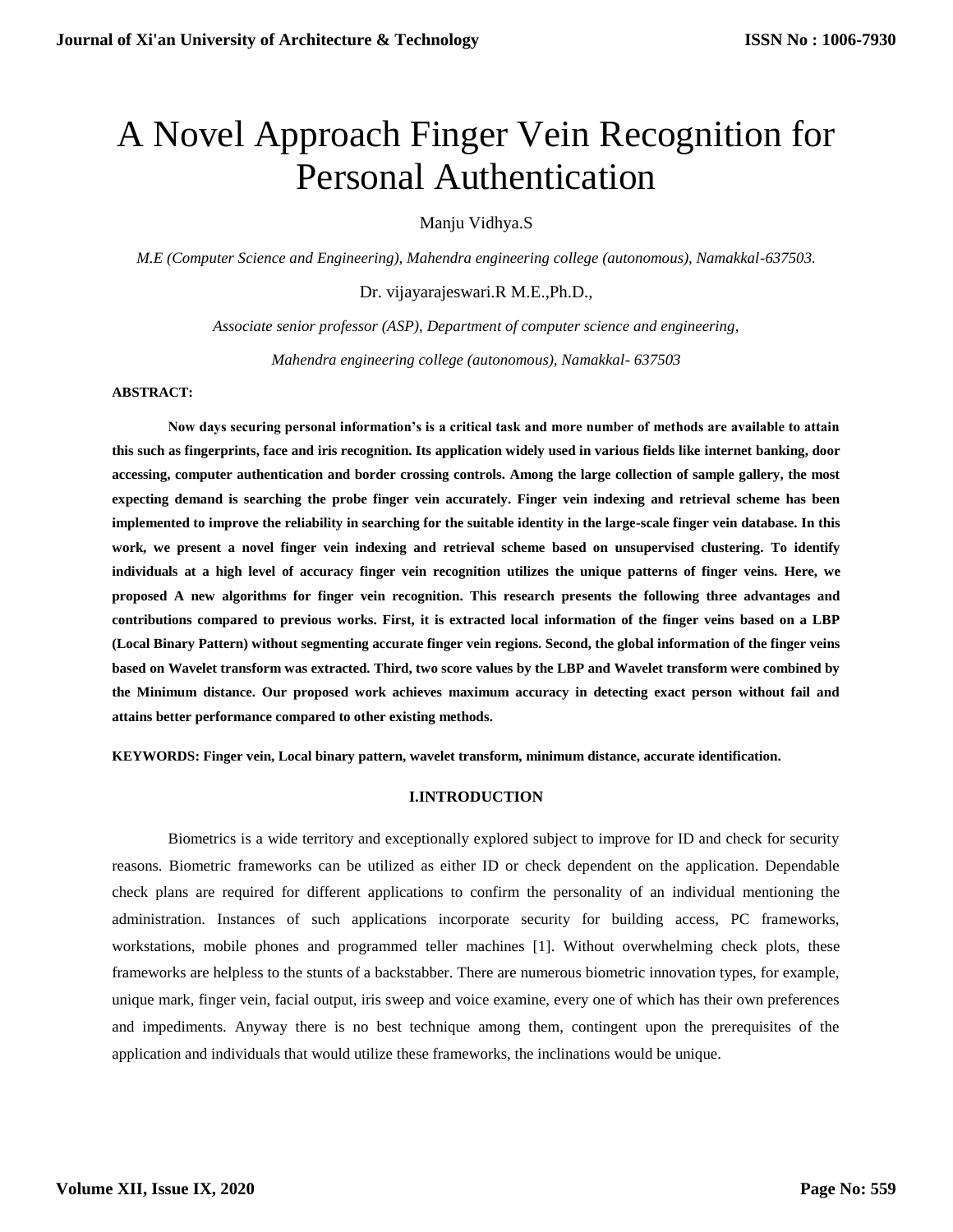Hand based biometrics, for example, palm veins and finger veins are drawing in scientists in more numbers from past decades as they are anything but difficult to get to, exceptionally exact and difficult to imitate. From the clinical exploration it is demonstrated that:

- 1) Every individual has an extraordinary finger vein design,
- 2) For a similar individual, finger veins shift among his/her fingers, and
- 3) As the individual develops, their finger vein example won't change.

There are numerous exceptional focal points of finger vein Features [2]:

1) As each individual having interesting finger vein design, it gives incredible obvious dissimilarities between people.

2) Finger vein designs are alive.

- 3) Finger vein design stays same and doesn't change with time.
- 4) It is practically difficult to produce, jumble or damage the finger vein design.

Despite advantages, there are a few difficulties and upgrades to be done to accomplish raised execution in the picture securing gadget and effective preprocessing procedures.

#### **Biometric system based on finger vein works in four stages:**

Image acquisition, image preprocessing, feature extraction and feature matching.

Image acquisition should be possible with assistance of close to infrared light in two different ways, light reflection strategy and light refraction technique. Utilization of effective picture obtaining gadget is extremely critical in any case there will be a lot of preprocessing to be finished. Many existing finger vein acknowledgment frameworks function admirably with slick and clean picture [2]. In this way, enhancements are required regardless of whether picture isn't clear and if finger's position is distorted or debased. When vein picture is acquired, it is important to preprocess it to improve the picture for better execution.

In finger vein biometric frameworks, include extraction plays a significant and basic job. Highlight extraction strategies are characterized into three classes 1) dimensionality based 2) neighborhood parallel based and 3) vein structure based. Removed element ought to be coordinated with the put away format. For this productive coordinating calculation is required.

Objective of this paper:

- Applying new feature extraction methods that have not been used for finger vein recognition before.
- Accurate identification of person using biometric verification.
- Providing maximum security for personal information.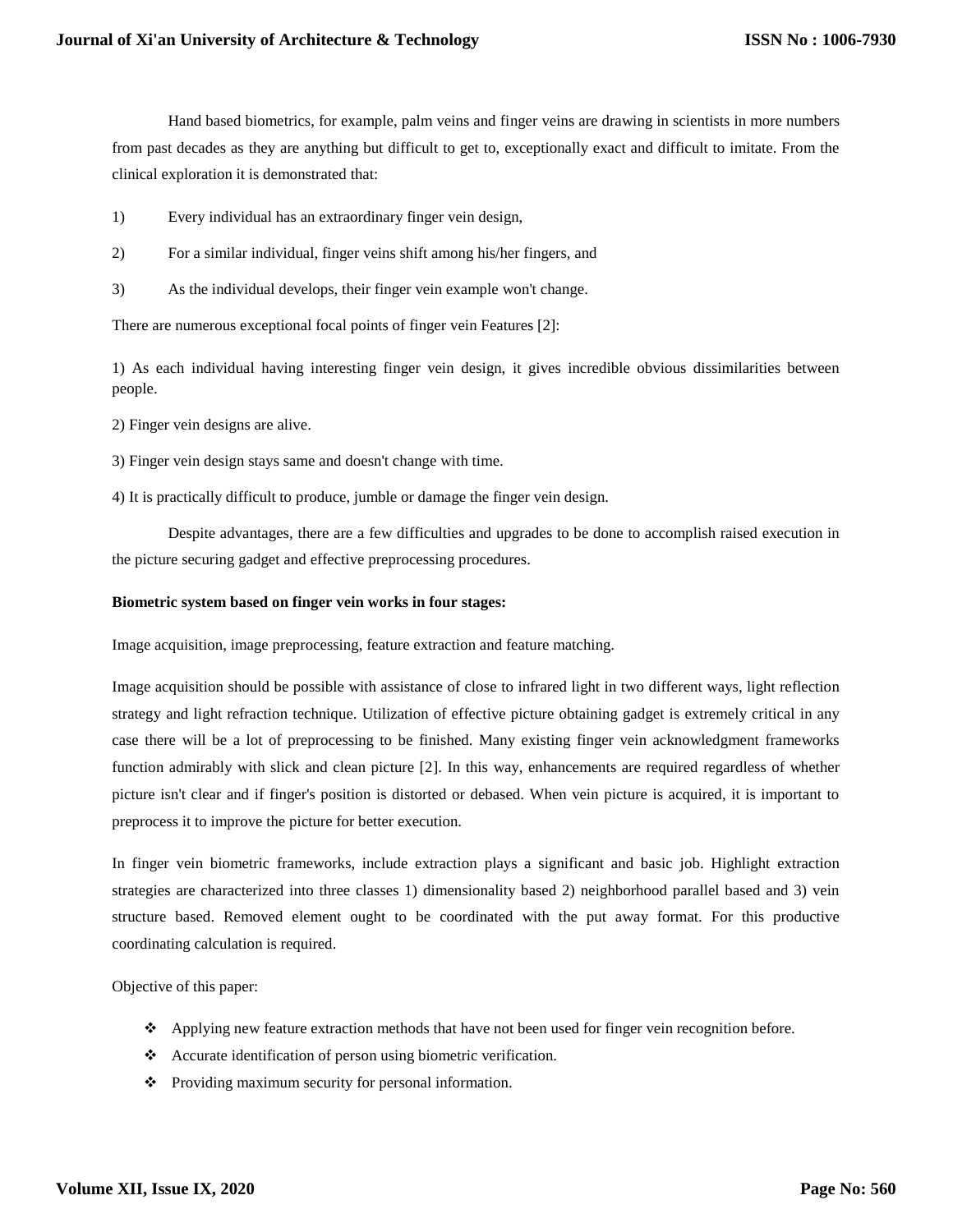#### **II. LITERATURE SURVEY**

**David Menotti et.al (2015),** presents biometrics frameworks have fundamentally improved individual recognizable proof and validation, assuming a significant part in close to home, public, and worldwide security. A restricted information about biometric ridiculing at the sensor to determine extraordinary satirizing location frameworks for iris, face, and unique mark modalities dependent on two profound learning draws near. The main methodology comprises of learning reasonable convolution network structures for every area, though the subsequent methodology centers around learning the loads of the organization through back engendering. We consider nine biometric ridiculing benchmarks - every one containing genuine and counterfeit examples of a given biometric methodology and assault type - and learn profound portrayals for every benchmark by consolidating and differentiating the two learning draws near. This methodology not just gives better cognizance of how these methodologies exchange, yet in addition makes frameworks that surpass the most popular outcomes in eight out of the nine benchmarks[3].

**Ajay Kumar et.al (2012),** describes another way to deal with improve the presentation of finger-vein ID frameworks introduced in the writing. The proposed framework at the same time secures the finger-vein and lowgoal unique mark pictures and consolidates these two confirmations utilizing a novel score-level blend technique. We analyze the recently proposed finger-vein ID draws near and build up another methodology that shows it prevalence over earlier distributed endeavors. The utility of low-goal unique mark pictures procured from a webcam is inspected to learn the coordinating exhibition from such pictures. We create and research two new score-level blends, i.e., comprehensive and nonlinear combination, and similarly assess them with more famous score-level combination ways to deal with discover their viability in the proposed system[4].

**Yingbo Zhou et.al (2011),** describes new ways to deal with improve the exhibition of palm-vein-based ID frameworks introduced in the writing. The proposed approach endeavors to all the more adequately oblige the possible disfigurements, rotational and translational changes by encoding the direction protecting highlights and using a novel area based coordinating plan. We deliberately analyze the recently proposed palm-vein distinguishing proof methodologies with our proposed ones on two unique information bases that are gained with the contactless and contact based imaging arrangement. We assess the presentation improvement in both check and acknowledgment situations and examine the impact of enlistment size on the exhibition. In this unique situation, the proposed approaches are additionally looked at for its prevalence utilizing single picture enlistment on two distinctive databases [5].

**Karen Simonyan and Andrew Zisserman (2015),** presents the effect of the convolutional network significance on its precision in the gigantic degree picture affirmation setting. Our rule duty is a cautious appraisal of associations of growing significance using a plan with close to nothing (3x3) convolution channels, which shows that a basic upgrade for the previous craftsmanship courses of action can be cultivated by pushing the significance to 16-19 weight layers. These disclosures were the reason of our ImageNet Challenge 2014 convenience, where our gathering ensured about the first and the second puts in the localisation and request tracks independently. We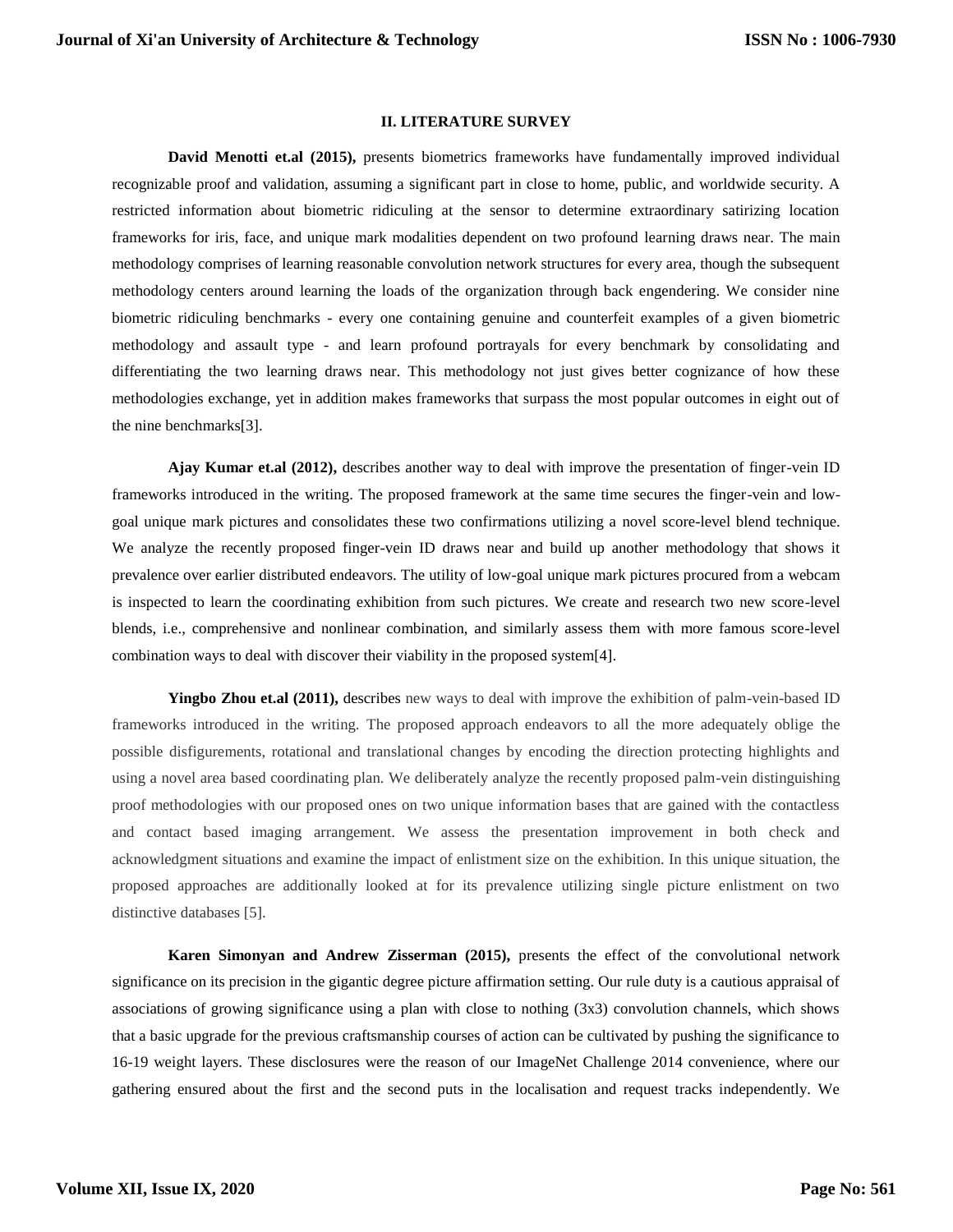similarly show that our depictions summarize well to various datasets, where they achieve bleeding edge results. We have made our two best-performing ConvNet models straightforwardly available to support further investigation on the usage of significant visual depictions in PC vision [6].

**Huafeng Qin et.al(2017),** proposes a profound learning model to extricate and recoup vein highlights utilizing restricted from the earlier information. To start with, in light of a mix of the known best in class handmade finger-vein picture division procedures, we naturally recognize two districts: an unmistakable area with high detachability between finger-vein examples and foundation, and a questionable locale with low distinctness between them. The first is related with pixels on which all the previously mentioned division procedures dole out a similar division name (either frontal area or foundation), while the second compares to all the rest of the pixels. This plan is utilized to naturally dispose of the equivocal district and to mark the pixels of the reasonable area as closer view or foundation. A preparation informational index is developed dependent on the patches fixated on the marked pixels. Second, a convolutional neural organization (CNN) is prepared on the subsequent informational index to foresee the likelihood of every pixel of being forefront (i.e., vein pixel), given a fix focused on it. The CNN realizes what a finger-vein design is by learning the contrast between vein examples and foundation ones. The pixels in any area of a test picture would then be able to be grouped adequately. Third, we propose another new and unique commitment by creating and researching a completely convolution organization to recuperate missing finger-vein designs in the portioned image [7].

**Huafeng Qin et.al (2013),** presents another plan to improve the presentation of finger-vein distinguishing proof frameworks. Initially, a vein design extraction strategy to extricate the finger-vein shape and direction highlights is proposed. Besides, to oblige the possible neighborhood and worldwide varieties simultaneously, a locale based coordinating plan is explored by utilizing the Scale Invariant Feature Transform (SIFT) coordinating strategy. At last, the finger-vein shape, direction and SIFT highlights are joined to additionally upgrade the performance [8].

#### **III.PROPOSED METHOD**

Finger vein acknowledgment has developed as the strong biometric methodology in view of their remarkable vein design that can be caught utilizing close to infrared range. The enormous scope finger vein based biometric arrangements request the need of looking through the test finger vein test against the huge assortment of exhibition tests. So as to improve the unwavering quality in looking for the appropriate character in the huge scope finger vein information base, it is fundamental to present the finger vein ordering and recovery plot. In this work, we present a novel finger vein ordering and recovery plot dependent on unaided grouping.

#### **DATA ACQUISITION**

It's perceived as information procurement for finger distinguishing proof the process that objectives the cycle that begins from the camera contribution to the last extricated data that the framework requires. This information must be illustrative of the individual finger and should have the option to convey comparative outcomes between catches so as to have the option to characterize an appropriate recognizable proof framework. The strategy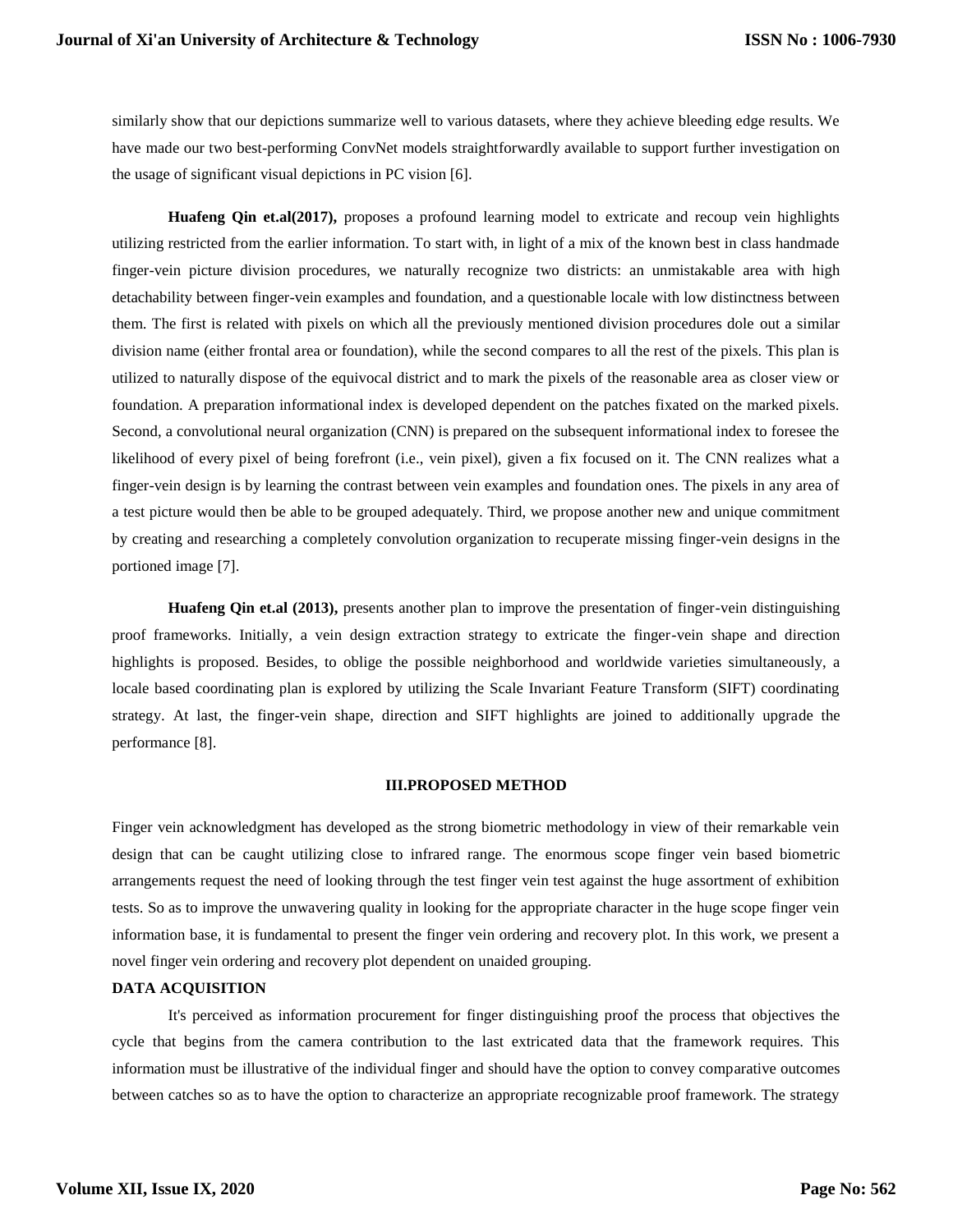for which the data is caught, changed, extricated data about the client lastly contrasted and an information base examples is the finger vein recognizable proof cycle.

#### **Finger-Vein Recognition:**

Disadvantages of fingerprint technology made researchers to consider utilizing what is underneath the skin. Under the skin there are veins which are one of a kind to people (even in twins) and this uniqueness made another biometric framework dependent on finger veins. Biometrics dependent on veins, i.e., vascular biometrics are not restricted to the fingers. Retina, face and hands can be recognized utilizing vascular properties as well, nonetheless, the equipment gadgets utilized for finger vein ID are more favored than the others since individuals are accustomed to utilizing their fingers for distinguishing proof as of now. For catching a vascular organization, hemoglobin assumes a significant part by retaining infrared light, and subsequent to engrossing infrared light vein designs are caught.

Distance is significant in engrossing infrared light among skin and vessels: greater separation prompts more clamor in the caught picture. Palms back of the hands and fingers can be utilized as biometric information in any case, individuals generally want to utilize their fingers.

#### **Devices for Finger-vein Image Acquisition**

Finger-vein biometric frameworks utilize infrared (IR) light to catch veins, in any case, the situation of infrared light source influences the nature of the pictures.



Figure 1: A finger-vein image capturing device, (b) a sample captured image (Source).

Moreover, the image acquisition device ought to be little and modest, and it ought to give high goal pictures. In caught pictures, the veins show up as dim examples. Finger is set between the Infrared Light Emitting Diodes (IR-LEDs) and imaging gadget.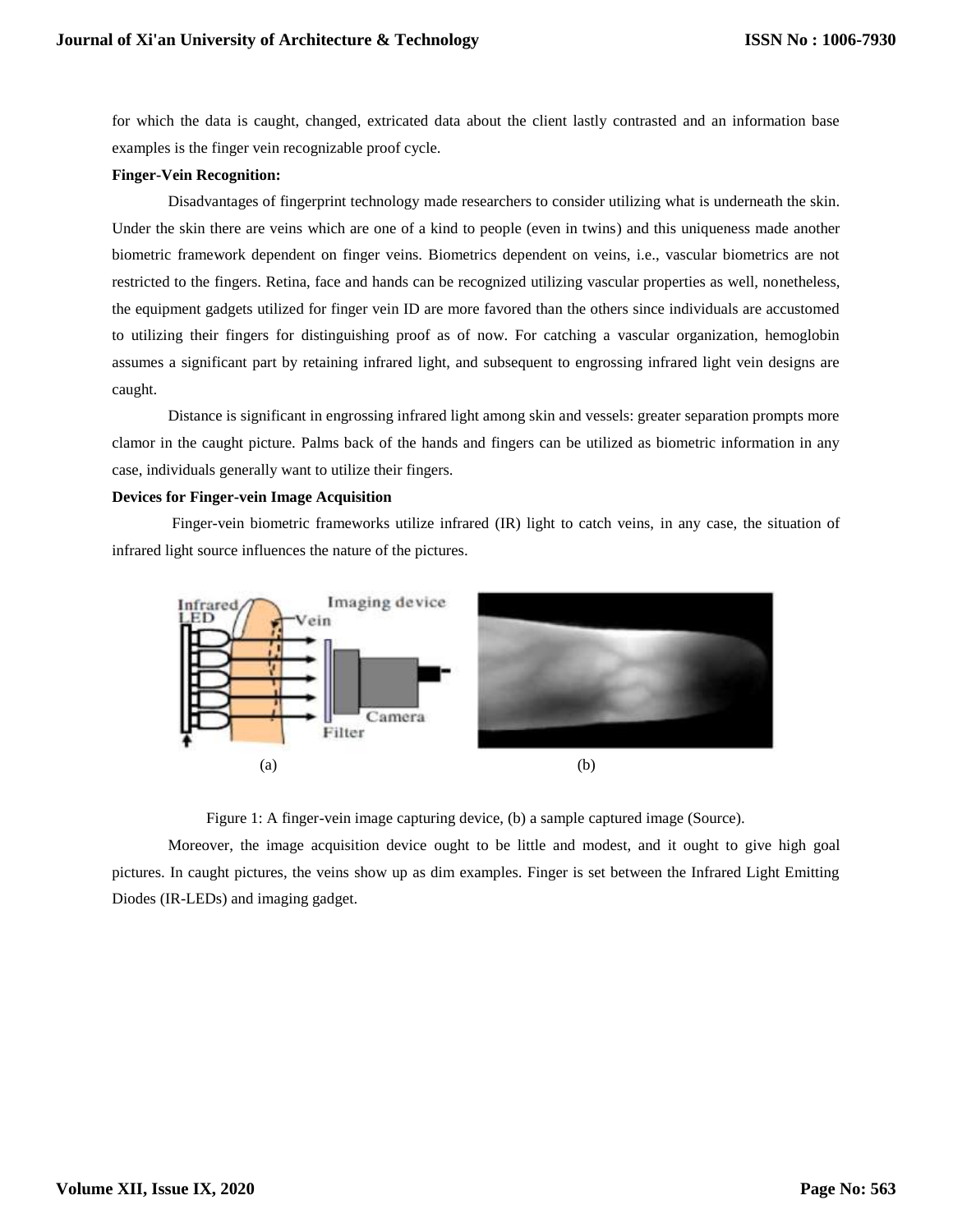# Proposed Block diagram



**Figure 2: Finger vein identification in block diagram**

# **Preprocessing:**

Preprocessing is the initial step of framework methodology subsequent to getting the information. The assignment of this progression is to change over crude information to the adjusted and satisfactory contribution for auto encoder. Thus, the components of info pictures have been supported and the mean of pictures have gotten zero for standardization. From that point onward, a difference improvement dependent on histogram remapping has been utilized.

# **ROI Extraction:**

The second most significant stage is ROI extraction. In finger vein pictures, there are unfortunate locales (picture foundation) and the important region (finger zone) in the picture. The important zone is called ROI, and ROI extraction is the preparing to limit and concentrate the finger territory from the caught picture and erase the picture foundation.

# **Adaptive histogram equalization:**

Adaptive Histogram Equalization is utilized in improving the picture contrast which varies from customary histogram leveling regarding delicacy esteem redistribution. It is used for improving the neighborhood contrast and to upgrade the edge meanings of every region.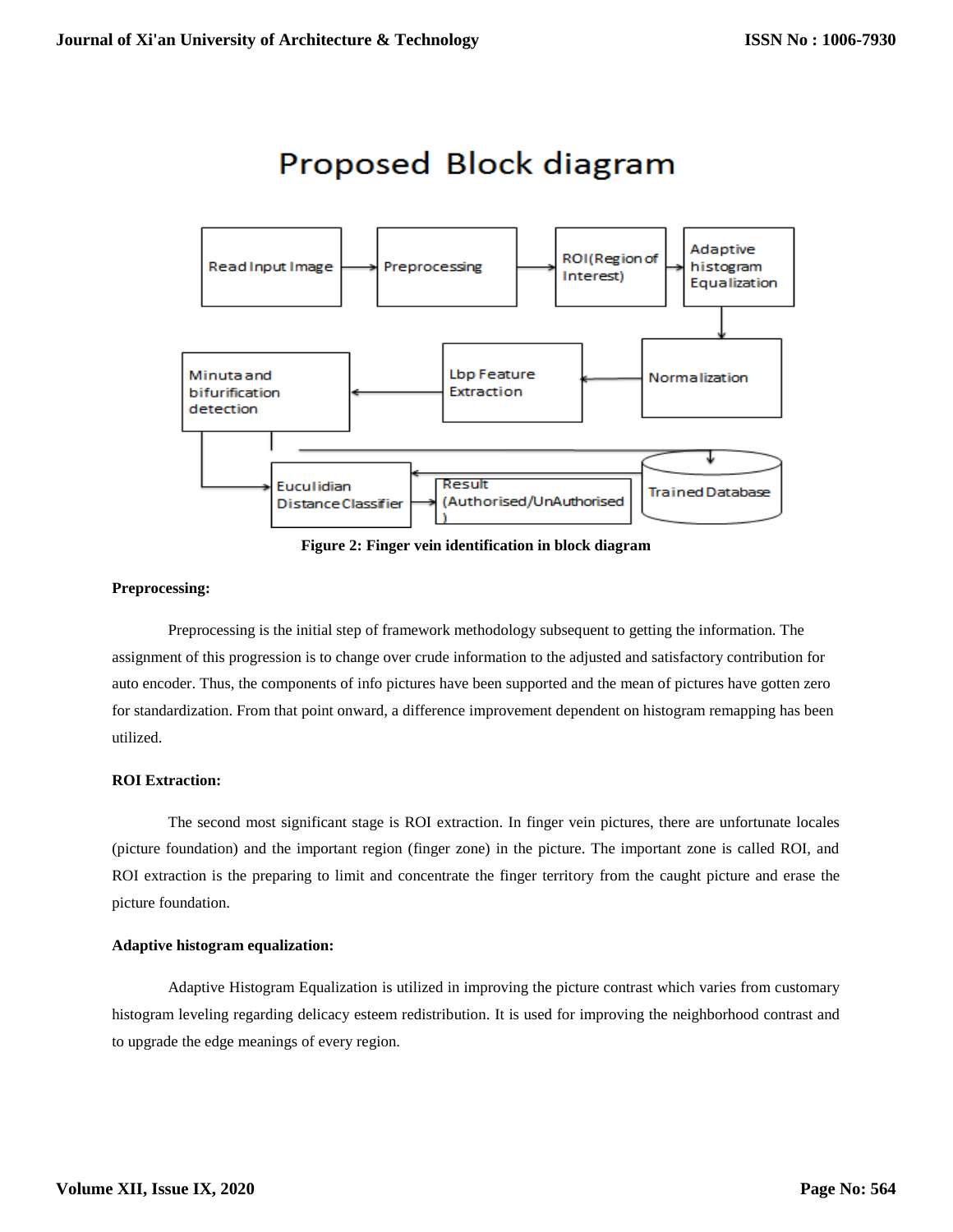#### **Normalization:**

The principle motivation of normalization is to diminish the varieties in dim level qualities along edges and valleys, which encourages the ensuing picture improvement steps. Actually the standardization cycle upgrades the clearness of the picture viable. Gap the first picture into sub-squares of size W x W. For this situation  $W = 3$ , the ideal mean and change for the 3 x 3 picture standardization are resolved.

# **LBP feature extraction:**

LBP technique separates the finger vein codes in the entire vein area without requiring precise identification of that district. The LBP is characterized as an arranged arrangement of parallel qualities controlled by looking at the dark estimations of a middle pixel and the eight neighborhood pixels around the middle, the LBP administrator removes a finger vein double code of  $M \times N \times 8$  pieces,  $M \times N$  is the size of the picture. The paired succession on the  $3 \times 3$  square is characterized clockwise from the upper left.

# **Minutiae Extraction:**

A fingerprint consists of two fundamental kinds of particulars, edge endings and bifurcations. The details and their overall situations to one another are then utilized for examinations. It is accordingly clear that the more precise the cycle of extraction of particulars, the more exact and dependable the whole computerized unique mark acknowledgment framework becomes.

# **ALGORITHM USAGE:**

In proposed approach, we have used

- Wiener filter
- ROI(Region of Interest)
- **\*** Image Enhancement (Histogram Equalization)
- Normalization
- LBP Feature extraction Minutia and bifurcation detection
- Euclidean distance classifier
- **\*** Image Alignment

For the feature extraction from the ROI images, the algorithm used for finger vein image matching method: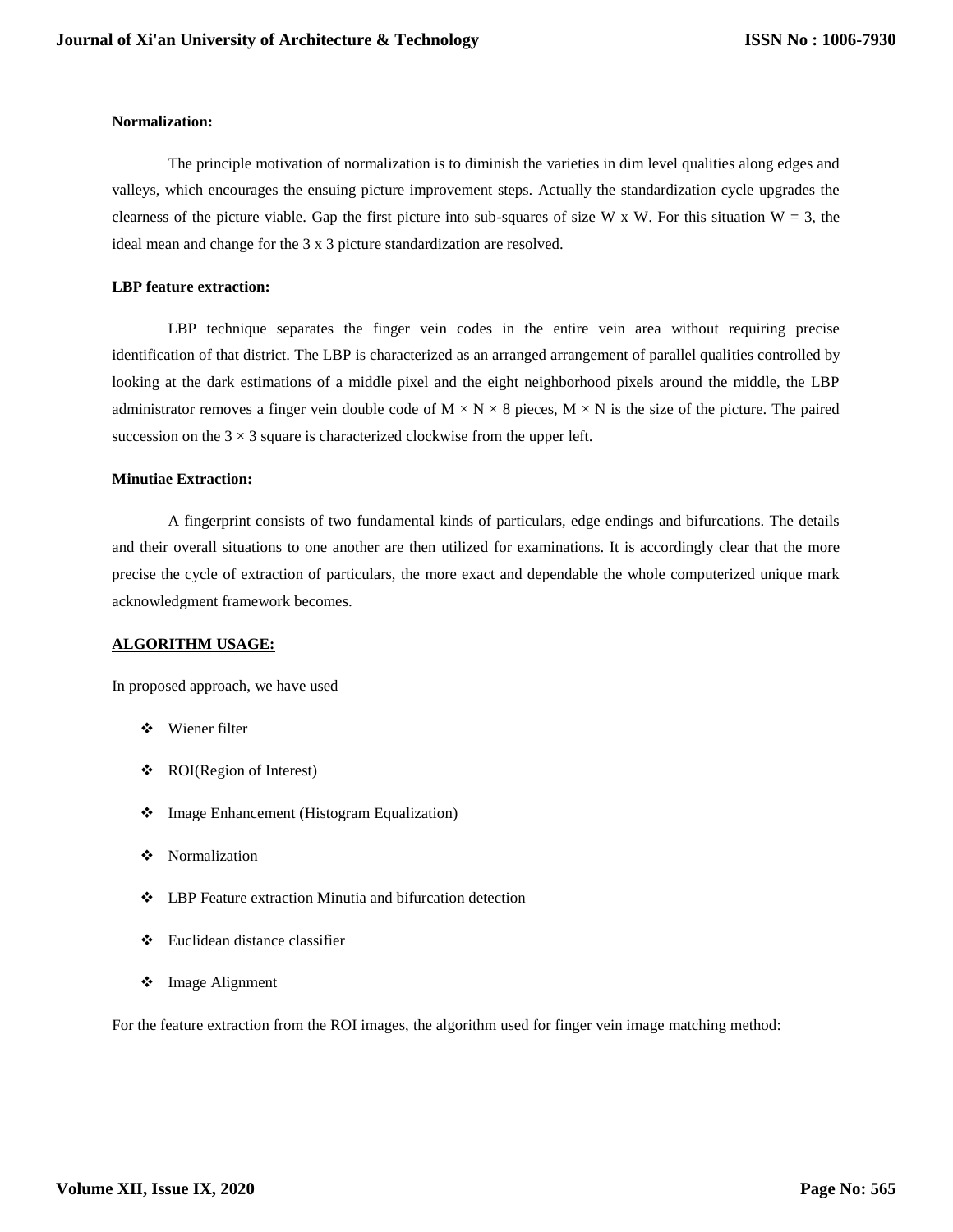# **Step by Procedure:**

#### **a**) **Step 1: Image Acquisition**

Stage a: Acquire test picture

Step b: Acquire preparing pictures individually and apply following assignments in iterative style

# **b**) **Step2: Test and Training image pre-processing**

Stage a: Remove clamors utilizing Wiener Filter

Step b: By utilizing wiener channel to lessen the Mean square Error and increment the PSNR esteem.

Step c: Compute dark limit

Step d: Binary Conversion

Step e: Obtain the limits of the hand

# **c**) **Step3: ROI Extraction**

Stage a: Rotate the image

Step b: Obtain the focal point of the finger

Step c: Set  $(x1, y1)$  and  $(x2, y2)$  values

Step d: Extract Region of Interest (ROI)

#### **d**) **Step 4: Apply Local Binary pattern technique for feature specification**

Stage a: LBP administrator - > sums up the neighborhood unique structure of a picture.

Step b: For each pixel in picture

Step c: LBP is characterized as an arranged arrangement of twofold correlations of pixel powers between the middle pixel and its eight encompassing pixels.

Select d: Each pixel of a picture is marked with a LSB code-First it isolates the picture into a few squares and it begins

Calculating the LSB histogram for each square after that it will join each LSB histogram for that picture then the LSB histogram is made for one vector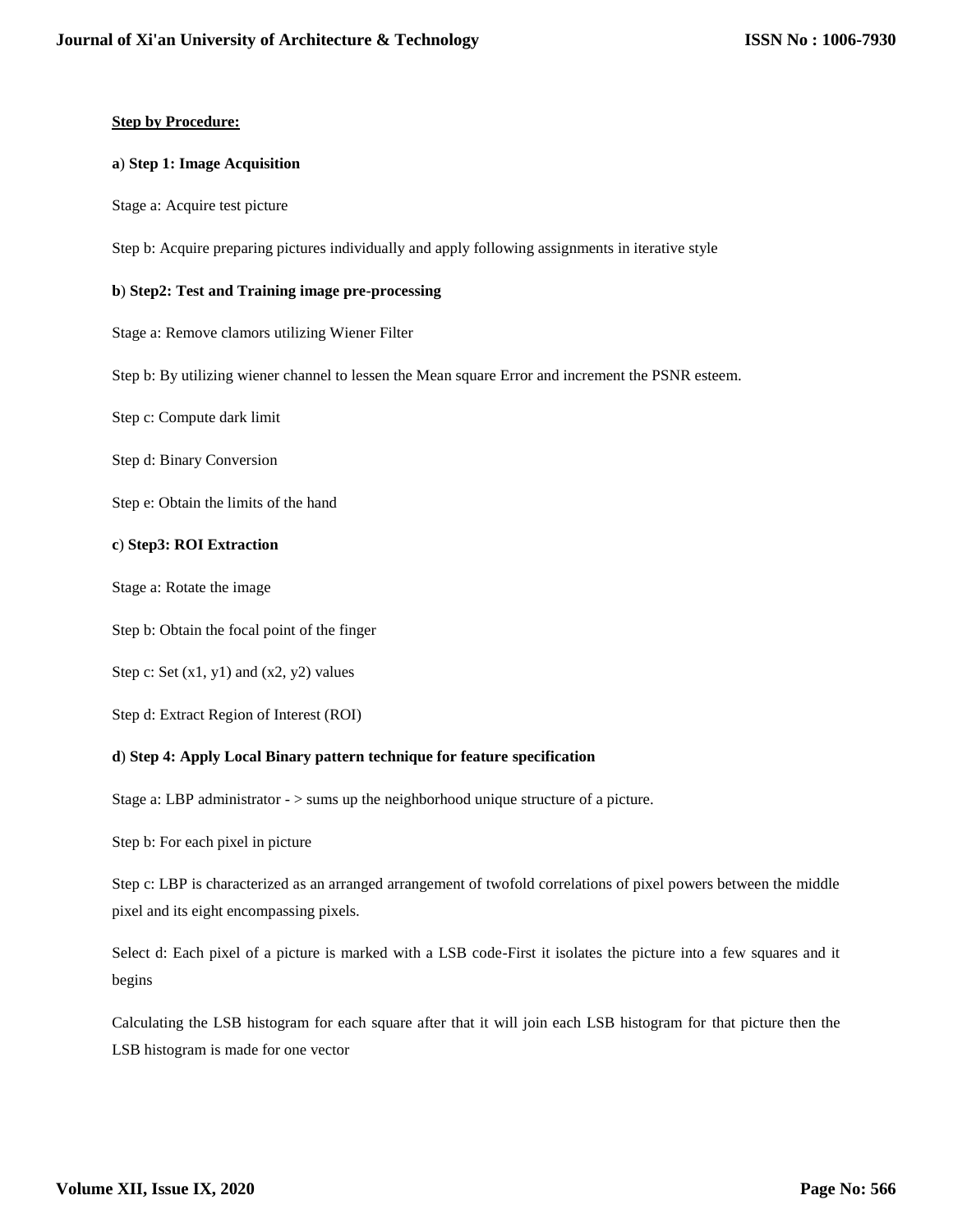# **e**) **Step 5: Extract Minutiae Points**

Stage a: Compute the particulars focuses

Step b: Coordinates of convergence Points (Minutiae facilitates)

# **f**) **Step 6: Apply curve analysis over the minutiae point information**

Stage a: Apply math strategies to acquire the bends

Step b: Find and check the lines or the bends interfacing two point

Step c: Find the sufficiency, stage and real bend length

# **g**) **Step 7: Return the matching finger-vein sample and Recognize the person by using Euclidian distance classifier**

Stage a: Match the bend subtleties with preparing information

Step b: Show the match with most elevated likeness as the perceived example and compute Euclidian separation.

Step c: Find the individual ID and relate the individual acknowledgment.

# **IV.RESULT AND DISCUSSION**

**Performance:** Measures how much time and hardware is required for ascertaining the coordinating cycle. A few procedures are less expensive and quicker, similar to unique mark or finger vein. Then again, a few procedures are expensive and moderate like DNA based biometric frameworks.

**Acceptability:** Acceptability shows if the clients are open to utilizing the biometric frameworks or not, for instance relatively few individuals are happy with utilizing retina acknowledgment.

#### **Accuracy:**

In as much as a disarray lattice gives all the data required, to assess the presentation of a characterization model, collection would be more best, with the goal that it tends to be simpler to look at changed models' exhibitions. The disarray network gives the outcomes to compute the exactness.

Accuracy=Number of correct prediction/total number of prediction

In most cases classification algorithms look for models that can give the most noteworthy exactness or give the least blunder rate when applied to a preparation set.